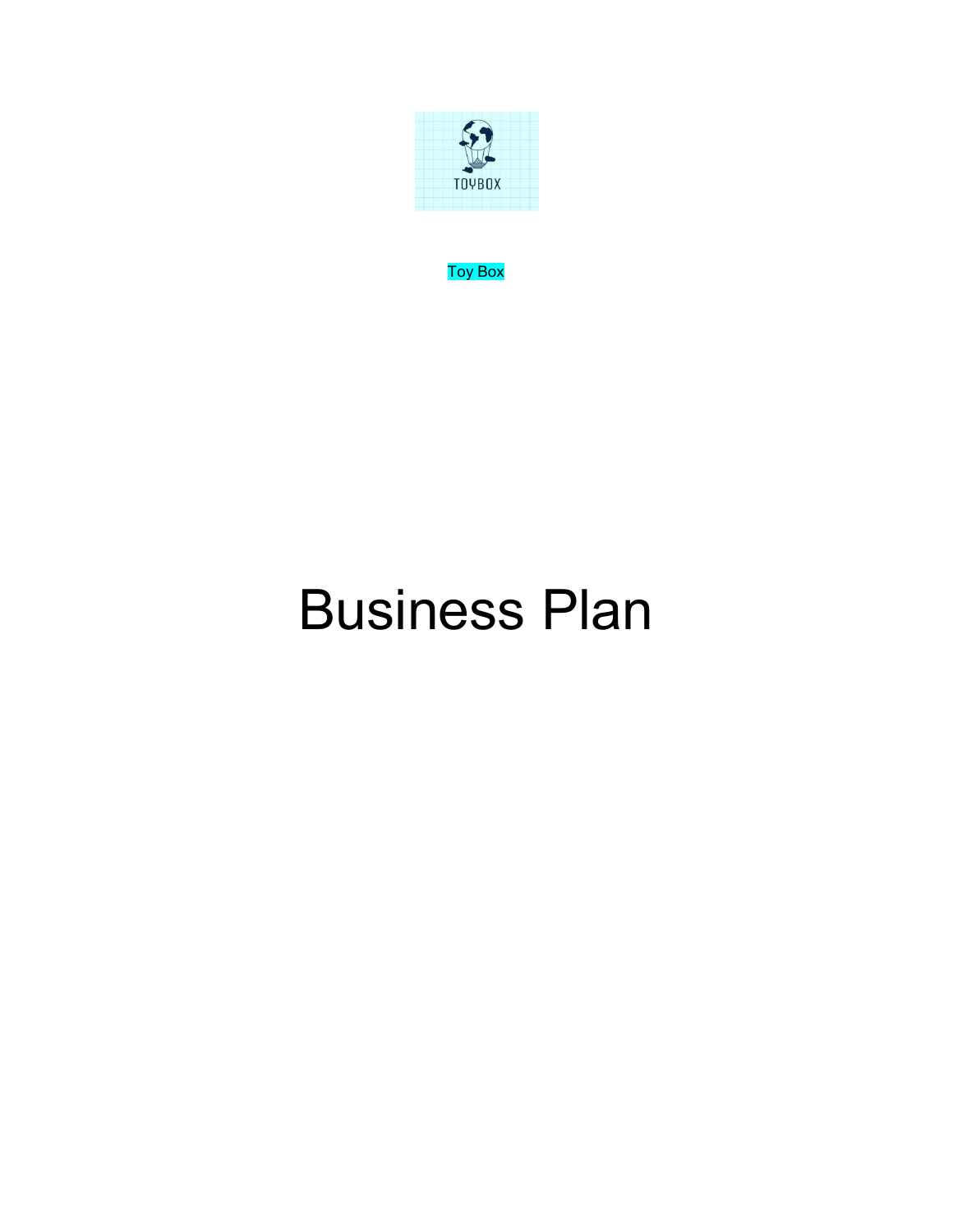

# • **Company overview**

 $\mathbf O$ ur story began in childhood when we got our first toy. Since then, toys accompany us constantly, which allowed us to understand how important they are in the child's development. We combine empathy and technology, which allows us to better understand the needs of our clients. We are aware of the importance of good-quality and safe products for parents and their children. We are open to suggestions and offer solutions ensuring 100% satisfaction. Our team consists of enthusiasts who have a lot of energy to work and lots of good ideas, but above all, they know the equipment they sell very well. We are happy to help you choose the equipment tailored to your individual needs and expectations. You will find a wide range of products, which we are constantly expanding with new products. You will find here not only products for the youngest, but also for older children, and even games for much older ones. On our website you can find a number of articles and purchasing guides prepared by the best specialists in the industry. You will always be up to date with new products on the market, and above all, you will find many practical tips that will make every purchase easier.

• *Basic information on the company*

| A.1 information about the applicant                       |                             |  |  |  |
|-----------------------------------------------------------|-----------------------------|--|--|--|
| Please provide the following information on the applicant |                             |  |  |  |
| Full name of the trader                                   | <b>ONLINE SHOP - TOYBOX</b> |  |  |  |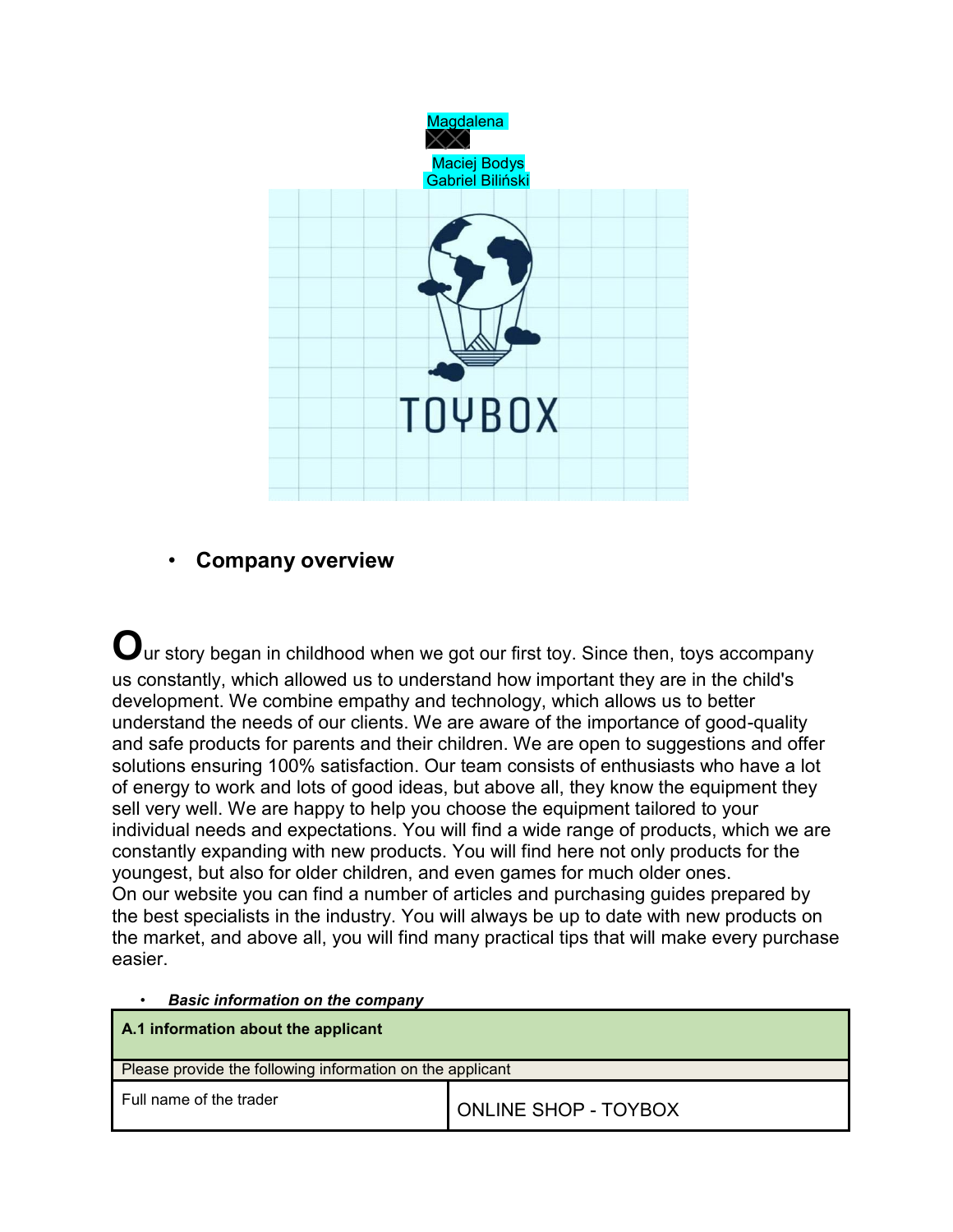| Legal form of the business activity                                                                                                                                        | natural person             |           |             |
|----------------------------------------------------------------------------------------------------------------------------------------------------------------------------|----------------------------|-----------|-------------|
| <b>NIP</b>                                                                                                                                                                 |                            |           |             |
| <b>REGON</b>                                                                                                                                                               |                            |           |             |
| Company adress                                                                                                                                                             |                            |           |             |
| Applicant's correspondence address                                                                                                                                         |                            |           |             |
| Contact person                                                                                                                                                             |                            |           |             |
| Phone number                                                                                                                                                               |                            |           |             |
| <b>F-mail address</b>                                                                                                                                                      |                            |           |             |
| Whether the Applicant is certified as a Bicycle<br>Friendly Place (MPR)                                                                                                    |                            | <b>NO</b> |             |
| The support I will apply for will be allocated to<br>the economic activity corresponding to the<br>type of activity in accordance with PKD                                 | 47.65.Z                    |           |             |
| Date of establishment                                                                                                                                                      | 02.10.2020 year            |           |             |
| Type of accounting carried out                                                                                                                                             | Revenue and expense ledger |           |             |
| Average annual employment on the date of<br>application (broken down between women<br>and men)                                                                             | Women: 0                   | Men: $0$  | Together: 0 |
| Number of jobs planned to be created in full-<br>time equivalents (broken down into women<br>and men) within 12 months of material<br>completion of project implementation | Women:<br>1                | Men: $1$  | Together: 2 |

| A.2 Information on the requested loan                                                                                                             |                                                                             |
|---------------------------------------------------------------------------------------------------------------------------------------------------|-----------------------------------------------------------------------------|
| Requested loan amount                                                                                                                             | 40000 PLN                                                                   |
| Requested repayment period (max. 60<br>months)                                                                                                    | 24 months                                                                   |
| Requested grace period in principal<br>repayment (max. - 6 months)                                                                                | 6 months                                                                    |
| Disbursement - the maximum period for<br>disbursement of the entire loan amount<br>is 90 days from the day of conclusion of<br>the Loan Agreement | Single                                                                      |
| Type of loan requested                                                                                                                            | Loan on conditions more valuable than market conditions<br>- de minimis aid |
| I am requesting an extension of the<br>deadline for disbursement of the loan                                                                      | NO.                                                                         |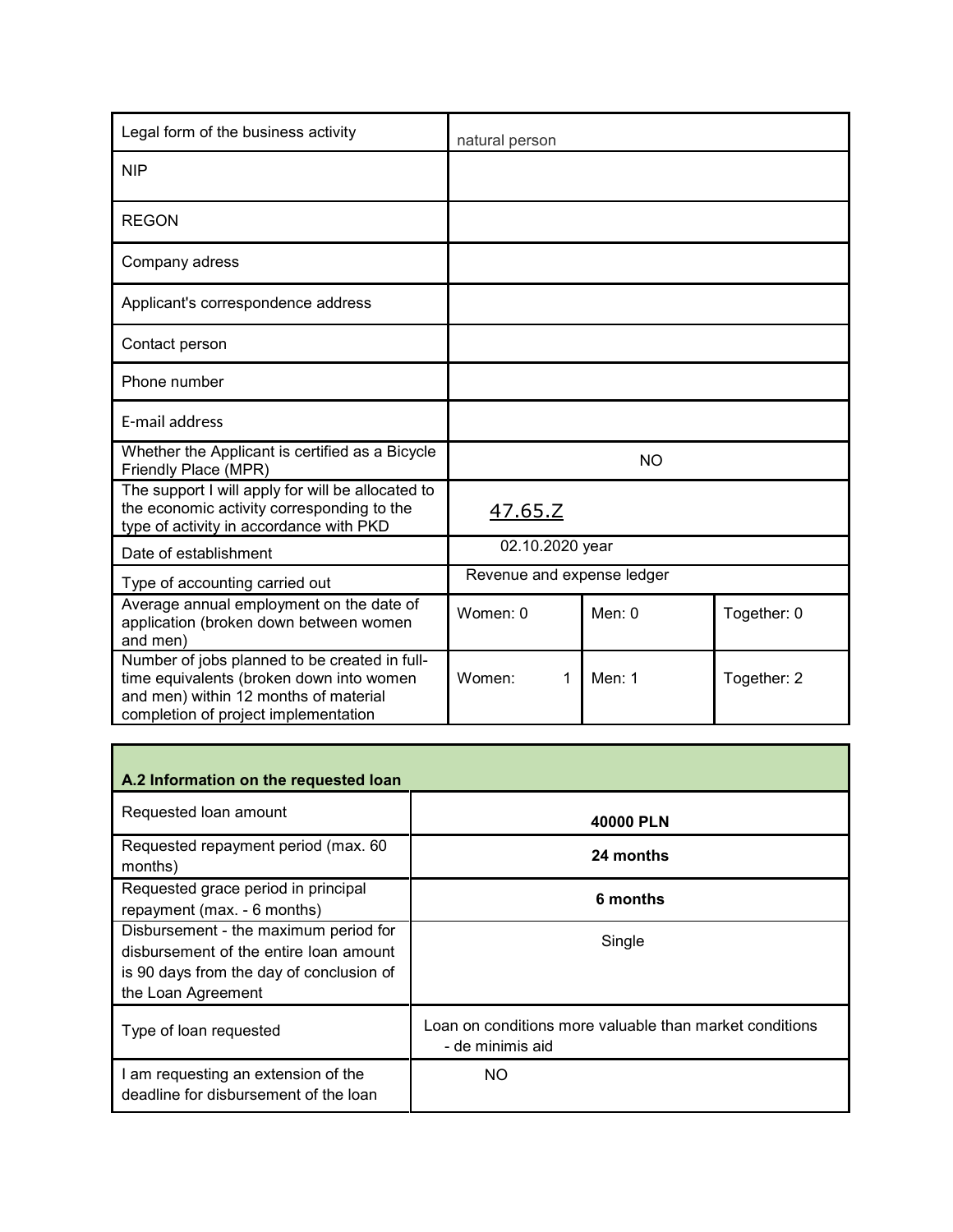| funds                                                    | Justification for the extension of the loan disbursement<br>deadline along with the requested loan disbursement<br>deadline (max. 12 months from the date of disbursement of<br>the loan) |                                                                                                                      |                        |  |  |
|----------------------------------------------------------|-------------------------------------------------------------------------------------------------------------------------------------------------------------------------------------------|----------------------------------------------------------------------------------------------------------------------|------------------------|--|--|
|                                                          |                                                                                                                                                                                           |                                                                                                                      |                        |  |  |
| Information on the proposed security for the loan        |                                                                                                                                                                                           |                                                                                                                      |                        |  |  |
| Types of security                                        | <b>Select the</b><br>appropriate                                                                                                                                                          | <b>Description of collateral</b><br>(name of asset, Land<br>and Mortgage Register<br>No, name of guarantor,<br>etc.) | Value of<br>collateral |  |  |
| <b>Proposed security:</b>                                |                                                                                                                                                                                           |                                                                                                                      |                        |  |  |
| blank bill of exchange (obligatory)<br>$\bullet$         |                                                                                                                                                                                           |                                                                                                                      |                        |  |  |
| <b>Surety</b><br>$\bullet$                               |                                                                                                                                                                                           |                                                                                                                      |                        |  |  |
| Mortgage<br>٠                                            |                                                                                                                                                                                           | <b>YES</b>                                                                                                           | 40000 PLN              |  |  |
| blocking funds on a bank<br>deposit                      |                                                                                                                                                                                           |                                                                                                                      |                        |  |  |
| registered pledge/assignment<br>$\bullet$                |                                                                                                                                                                                           |                                                                                                                      |                        |  |  |
| others<br>allowed<br>by<br>law<br>$\bullet$<br>(specify) |                                                                                                                                                                                           |                                                                                                                      |                        |  |  |
| We declare that the proposed loan collateral object:     |                                                                                                                                                                                           |                                                                                                                      |                        |  |  |
| Is not encumbered by third party rights                  |                                                                                                                                                                                           |                                                                                                                      |                        |  |  |
|                                                          | is not encumbered by third party rights (please specify):                                                                                                                                 |                                                                                                                      |                        |  |  |
|                                                          |                                                                                                                                                                                           |                                                                                                                      |                        |  |  |
|                                                          |                                                                                                                                                                                           |                                                                                                                      |                        |  |  |

| A.3 Information on credits, loans, leasing and submitted applications for credit, loan, leasing |     |                              |            |                            |                                                      |
|-------------------------------------------------------------------------------------------------|-----|------------------------------|------------|----------------------------|------------------------------------------------------|
| <b>Name</b><br>οf<br>lander/borrower/leasing<br>agent                                           | the | <b>Monthly</b><br>instalment | Debt as of | <b>Repayment</b><br>period | <b>Amount of debt</b><br>at the end of the<br>period |
| <b>NONE</b>                                                                                     |     |                              |            |                            |                                                      |
|                                                                                                 |     |                              |            |                            |                                                      |
| Sureties and guarantees given by the Applicant                                                  |     |                              |            |                            |                                                      |
| In favour of                                                                                    |     | For                          | amount     | Valid until                |                                                      |
| <b>NONE</b>                                                                                     |     |                              |            |                            |                                                      |
|                                                                                                 |     |                              |            |                            |                                                      |
| Other commitments (e. g. bills of exchange, etc.)                                               |     |                              |            |                            |                                                      |
| <b>NONE</b>                                                                                     |     |                              |            |                            |                                                      |
|                                                                                                 |     |                              |            |                            |                                                      |

# **A.4 Characteristics of the company's activities**

A. 4. 1 Brief description of the activity to date (how long has it been carried on, major achievements, patents, trademarks owned, seasonality).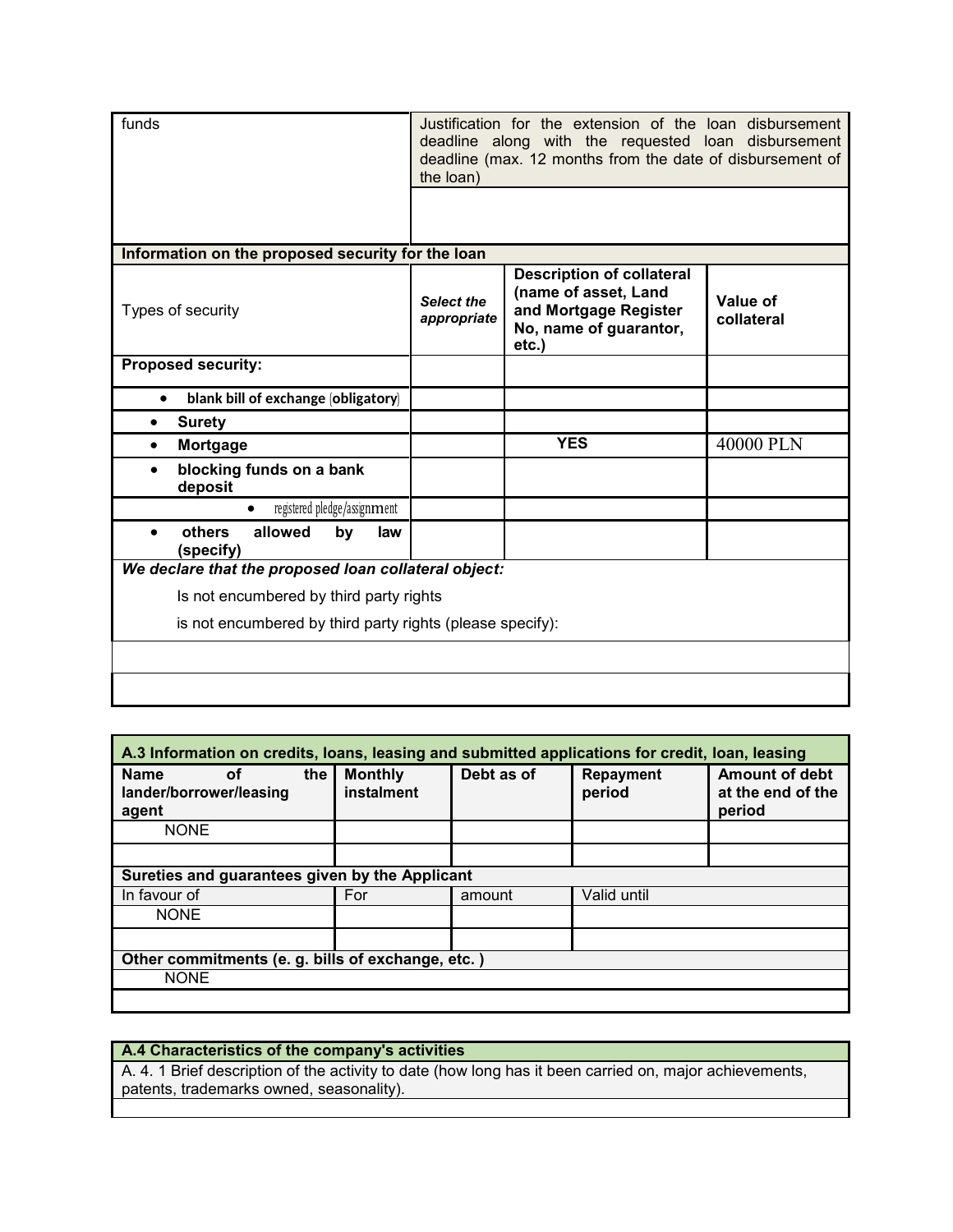Date of registration of the business 02. 10. 2020. The business is not yet running for revenue generation. Activities will be conducted year-round.

A. 4. 2 Description of the planned project (description of the subject of planned investment, material scope).

The purpose of the investment is to launch an online shop based in 12 30-704 Kraków, Wałowa 12. The store will specialize in mail order toys for children. The toys offered will range in age from one year old to 9 years old. The segment of toys sold will include the following assortment groups: 1. Games

**Strategic and Economic Social Skill games**

**2.** Blocks **Lego Plastic Wooden**

3. Toys for kids Interactive and educational Mats and play boards

4. For Girls Accessories and dollhouses

5.Vehicles and trains collector's models

6.Learning and development Little scientist Interactive toys

7.Sport and Recreation Bikes for kids Battery-powered vehicles Kiddie scooters

The sale will be conducted on the basis of the created website and through E-COMMERCE trading platforms such as: Allegro, Ceneo, Empik, Smyk.

Activity on Allegro gave me qualifications in preparing the display of goods in the Internet space and practical experience related to the logistics of sales conducted in the mail-order system. I have a cat. B, advanced English language and ability to use many popular applications (MS Word, Excel, PC-Market software). The project is not innovative in terms of distribution channels and technology used. The advantage of my enterprise will be the offer, consisting only of goods made in the European Union. I rely on quality products at a reasonable price. I am convinced of the economic sense of launching this type of activity by the growing number of people shopping online (currently estimated at 15 million), and the significant increase in total sales made in this mode (estimated to reach 50 billion PLN by the end of 2019). E-commerce is undoubtedly positively influenced by wide access to the Internet, widespread use of computers and other devices (phones / tablets) - enabling this type of shopping, and the shrinking number of people making direct purchases as a result of the prevailing pandemic, and thus restrictions on traditional trade. In addition, a significant increase in the wealth of Poles is observed. On the first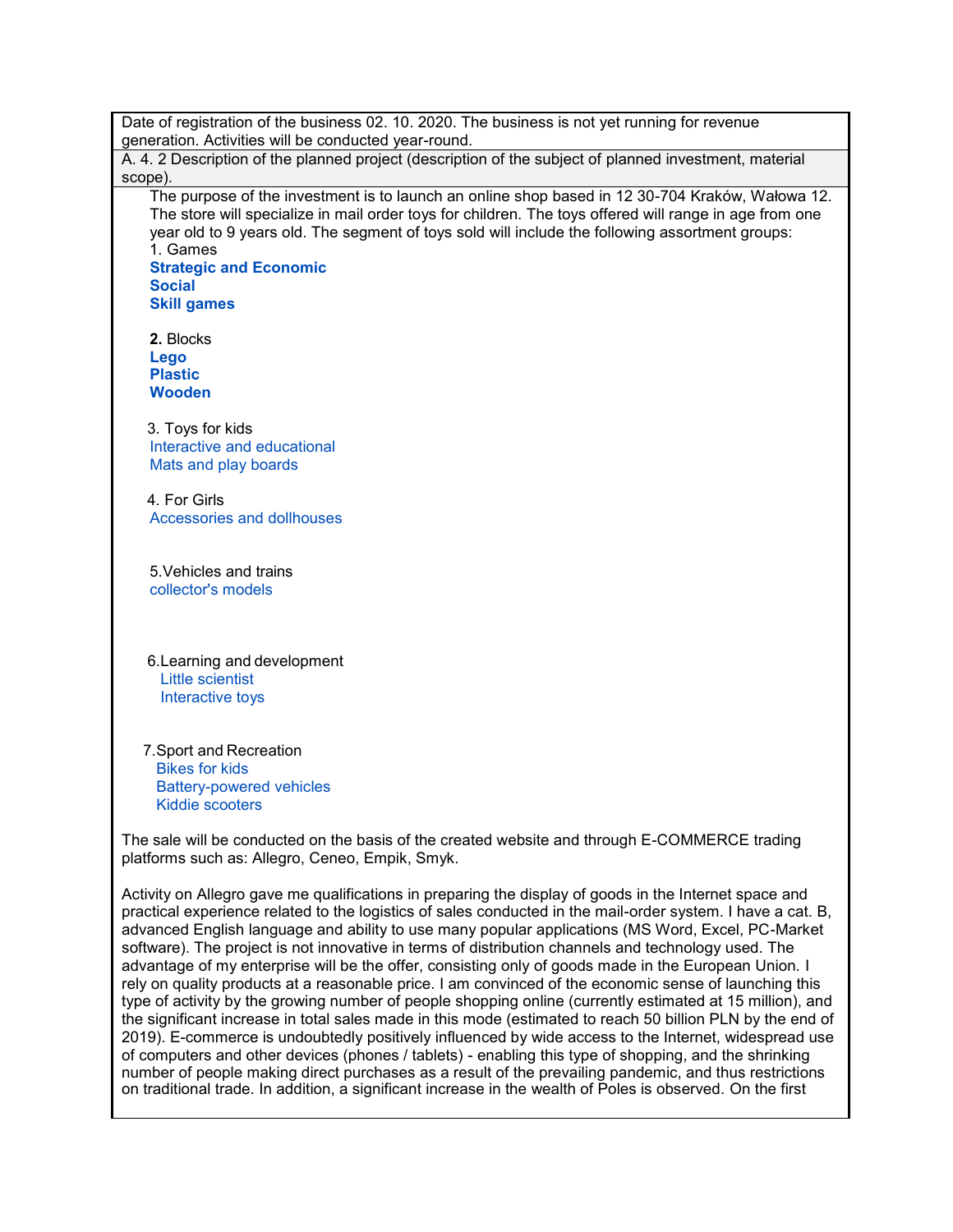quarter of 2019, the average salary was PLN 4950. 943, an annual increase of 7. 1%). We also currently have low unemployment (5. 6% at the end of 2019. Also, benefits such as 500+, which positively affect many households and drive this type of consumption, are not without significance. At the same time, my assortment will consist of products that are relatively easy to select based on description and photos - to which exposure in an online store is limited. For example, the sale of e. g. Online clothing is much more difficult in this respect and often involves a significant number of returns. My planned price range, i. e. products up to 300,00 PLN, gives a chance for quick purchase decisions, the more so that there is practically no possibility of damage during shipment, which can certainly not be said about e. g. the "new product". electronics retailers.

Google's search statistics, available as part of the Google Trends system 5, convince me that the project makes sense. The number of queries for the keyword "toys" has been increasing steadily for 5 years. It can be concluded that the demand for this type of assortment is similar. The business will be based on its own warehouse and office space of 100 square meters.

A.4.4 Indication of the place of investment realization (town, street, postal code, province).

| A.5 Place on the market            |                                                                                                                              |
|------------------------------------|------------------------------------------------------------------------------------------------------------------------------|
| • Primary Customers                | The recipients of the offered trade will be the customers residing<br>in the entire country and in neighboring EU countries. |
| basic suppliers                    | The goods will be supplied by domestic and EU producers                                                                      |
| Competition (in sector and region) | The competition in the country is quite numerous                                                                             |

#### **B. Project description**

| B.1 Material scope of the project, cost estimate and implementation schedule                                                                                                                                                      |                                                                                                         |                                                              |                                             |                           |  |
|-----------------------------------------------------------------------------------------------------------------------------------------------------------------------------------------------------------------------------------|---------------------------------------------------------------------------------------------------------|--------------------------------------------------------------|---------------------------------------------|---------------------------|--|
|                                                                                                                                                                                                                                   | The timetable for achieving the material scope of the entire project should be specified                |                                                              |                                             |                           |  |
| Implementation period<br>from mm/yyy to mm/yyy<br>(please state planned<br>date of commencement<br>and completion of the<br>project taking into<br>account the required<br>90-day period for<br>settlement of received<br>funds1) | Planned project purchases:                                                                              | Total value<br>of the<br>project in<br><b>PLN</b><br>(gross) | Incl. own<br>contributi<br>on (min.<br>20%) | Incl.<br>costs of<br>loan |  |
| First quarter of 2021                                                                                                                                                                                                             | Online shop stocking                                                                                    | 40 000<br><b>PLN</b>                                         | 40 000<br><b>PLN</b>                        | <b>PLN</b>                |  |
| First quarter of 2021                                                                                                                                                                                                             | Building a website                                                                                      | 10 000<br><b>PLN</b>                                         | <b>PLN</b>                                  | 10 000<br><b>PLN</b>      |  |
| First quarter of 2021                                                                                                                                                                                                             | Office equipment with computers,<br>telephone and internet connections                                  | 10 000<br><b>PLN</b>                                         | <b>PLN</b>                                  | 10 000<br>PLN             |  |
| First quarter of 2021                                                                                                                                                                                                             | Equipping the warehouse with the<br>technical infrastructure: furniture,<br>shelving, social facilities | 20 000<br><b>PLN</b>                                         | <b>PLN</b>                                  | 20 000<br><b>PLN</b>      |  |
|                                                                                                                                                                                                                                   |                                                                                                         |                                                              |                                             |                           |  |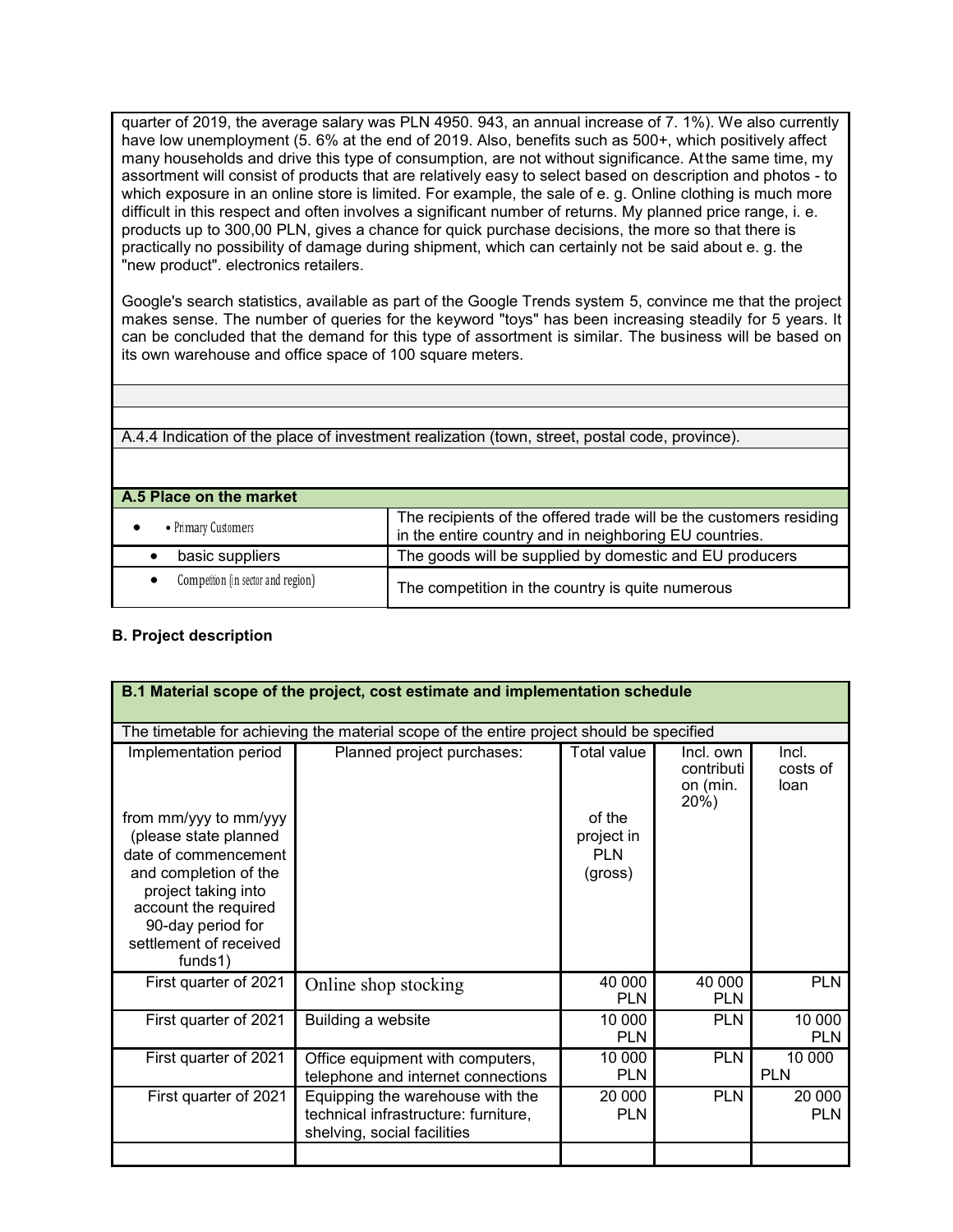|      | 80 000     | 40 000     | 40 000     |
|------|------------|------------|------------|
| SUM: | <b>PLN</b> | <b>PLN</b> | <b>PLN</b> |

#### *C. Project finances*

#### **C.1 Project sales forecast**

Please provide the amount of revenue and costs generated by the project. Please specify the value in PLN. The forecast should be specified for a period equal to 5 years.

| Product/service/goods | Current year |       |                       | First year            |                       | Second year           |  |
|-----------------------|--------------|-------|-----------------------|-----------------------|-----------------------|-----------------------|--|
|                       | Revenue      | Costs | Revenue               | Costs                 | Revenue               | Costs                 |  |
| Sale of toys          | 0            | 0     | 400 000<br><b>PLN</b> | 300 000<br><b>PLN</b> | 600 000<br><b>PLN</b> | 450 000<br><b>PLN</b> |  |
|                       |              |       |                       |                       |                       |                       |  |
|                       |              |       |                       |                       |                       |                       |  |
| <b>SUM</b>            |              |       | 400 000<br><b>PLN</b> | 300 000<br><b>PLN</b> | 600 000<br><b>PLN</b> | 450 000<br><b>PLN</b> |  |
|                       |              |       |                       |                       |                       |                       |  |

Note: please explain below the basis on which the revenue and cost calculations were made:

The company's main revenue pillar will be the sale of children's toys. Revenues in the first year of operations were estimated at 400,000 PLN which averaged about 33400 PLN per month. The assumed annual cost is estimated at 300000 PLN. The costs include the payment of two posts - 60000 thousand PLN, purchase of toys - 200000 PLN, courier services, accounting, packing materials, utilities - 40000 PLN. Revenues in the second year of operation were estimated at 600000 PLN which averaged about 50000 PLN per month. The assumed annual cost is estimated at PLN 450000. The costs include the payment of two posts - PLN 60000 thousand, purchase of toys - PLN 330000, courier services, accounting, packing materials, utilities - PLN 60000.

| D.1 Information on the applicant (to be completed by a natural person running business and<br>each person forming a civil or general partnership) |             |  |  |  |
|---------------------------------------------------------------------------------------------------------------------------------------------------|-------------|--|--|--|
| Name                                                                                                                                              |             |  |  |  |
| Address of residence                                                                                                                              |             |  |  |  |
| Correspondence address (fill in if<br>the correspondence address is<br>different from the residential<br>address)                                 |             |  |  |  |
| Address of residence                                                                                                                              |             |  |  |  |
| E-mail address                                                                                                                                    |             |  |  |  |
| ID card series, number and expiry<br>date                                                                                                         |             |  |  |  |
| <b>Marital status</b>                                                                                                                             | Maiden      |  |  |  |
| Matrimonial property regime                                                                                                                       | <b>NONE</b> |  |  |  |
| <b>PESEL</b>                                                                                                                                      |             |  |  |  |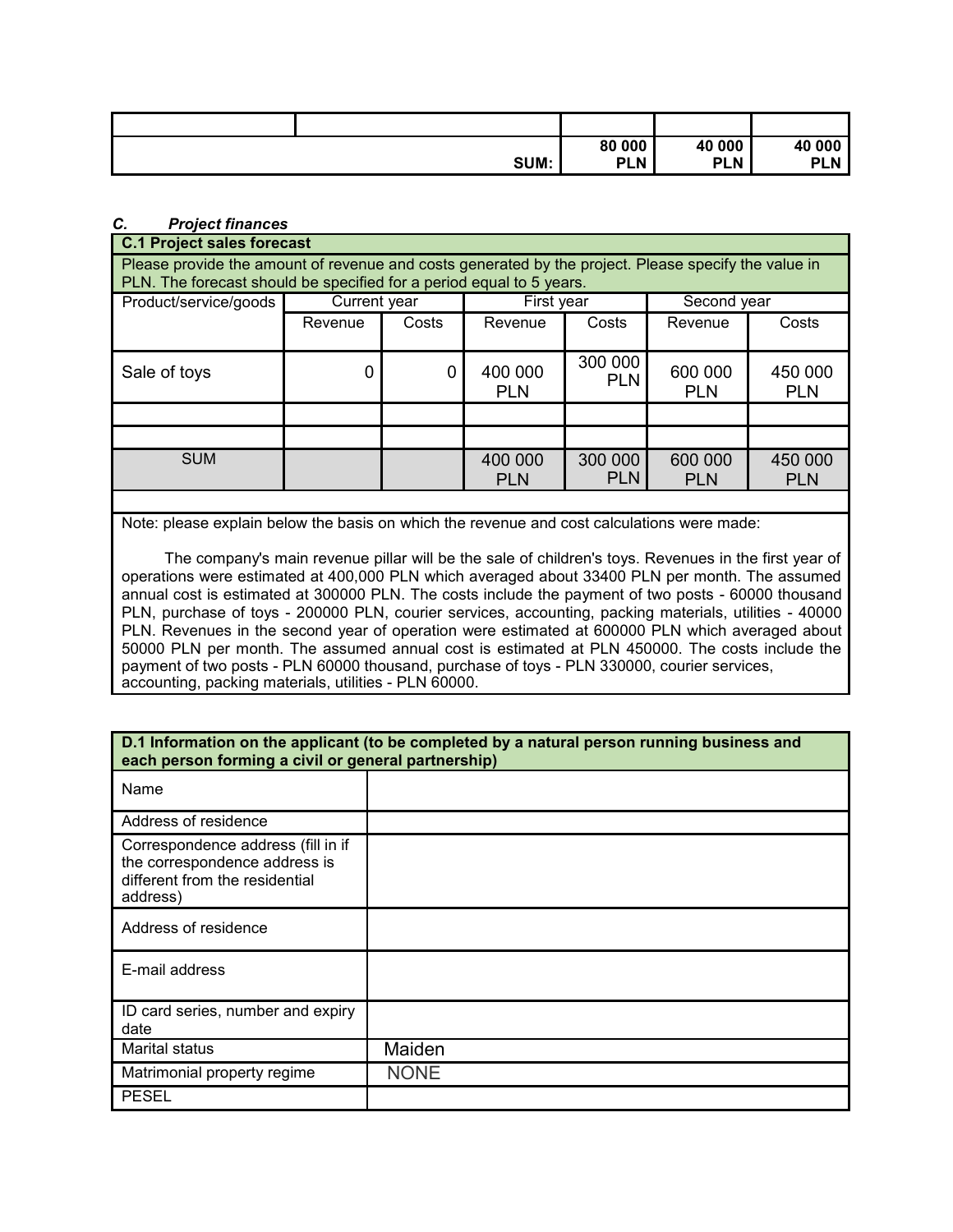| Education                                                                                                                                           | Secondary education                       |
|-----------------------------------------------------------------------------------------------------------------------------------------------------|-------------------------------------------|
| Number of dependants                                                                                                                                | <b>NONE</b>                               |
| Average income per person in the<br>family calculated for the last 3<br>months                                                                      | 3000 PLN                                  |
| Average monthly expenses per<br>family:<br>Fees<br>Car maintenance costs<br>Food<br>Other                                                           | 2000 PLN                                  |
| Past professional experience<br>Name of employer<br>Position<br>Duration of employment<br>Own business                                              |                                           |
| Owned assets (not included in<br>company assets) real estate -<br>value in PLN means of transport -<br>value in PLN bank deposits -<br>value in PLN | HOUSE + storage 100 square meters 120,000 |
| Credits, Ioans taken, sureties<br>granted and other obligations of<br>the Applicant - not included in the<br>company's records                      | <b>NONE</b>                               |
| Applications for credit or loan<br>submitted                                                                                                        | <b>NONE</b>                               |
| Are you in arrears with<br>repayments to banks? (please<br>specify amount and date of<br>arrears)                                                   | <b>NONE</b>                               |
| Are there any enforcement<br>proceedings against you?                                                                                               | <b>NONE</b>                               |
| Do you have court judgments or<br>other enforcement orders against<br>you? (please specify amount of<br>charge)                                     | <b>NONE</b>                               |

SWOT - ANALYSIS OF STRENGTHS AND WEAKNESSES OF THE PLANNED PROJECT, ANALYSIS OF CHANCES OF SUCCESS AND THREATS FROM EXTERNAL AND MARKET FACTORS MOCNE STRONY SŁABE STRONY

Affordable prices. Location of the company in the place of residence. Qualitatively good products. Relatively low fixed costs of running the company. Experience in online sales (Allegro). A well-thought-out marketing plan. Owned office and warehouse facility.... Functional online shop website.

**WEAK POINTS**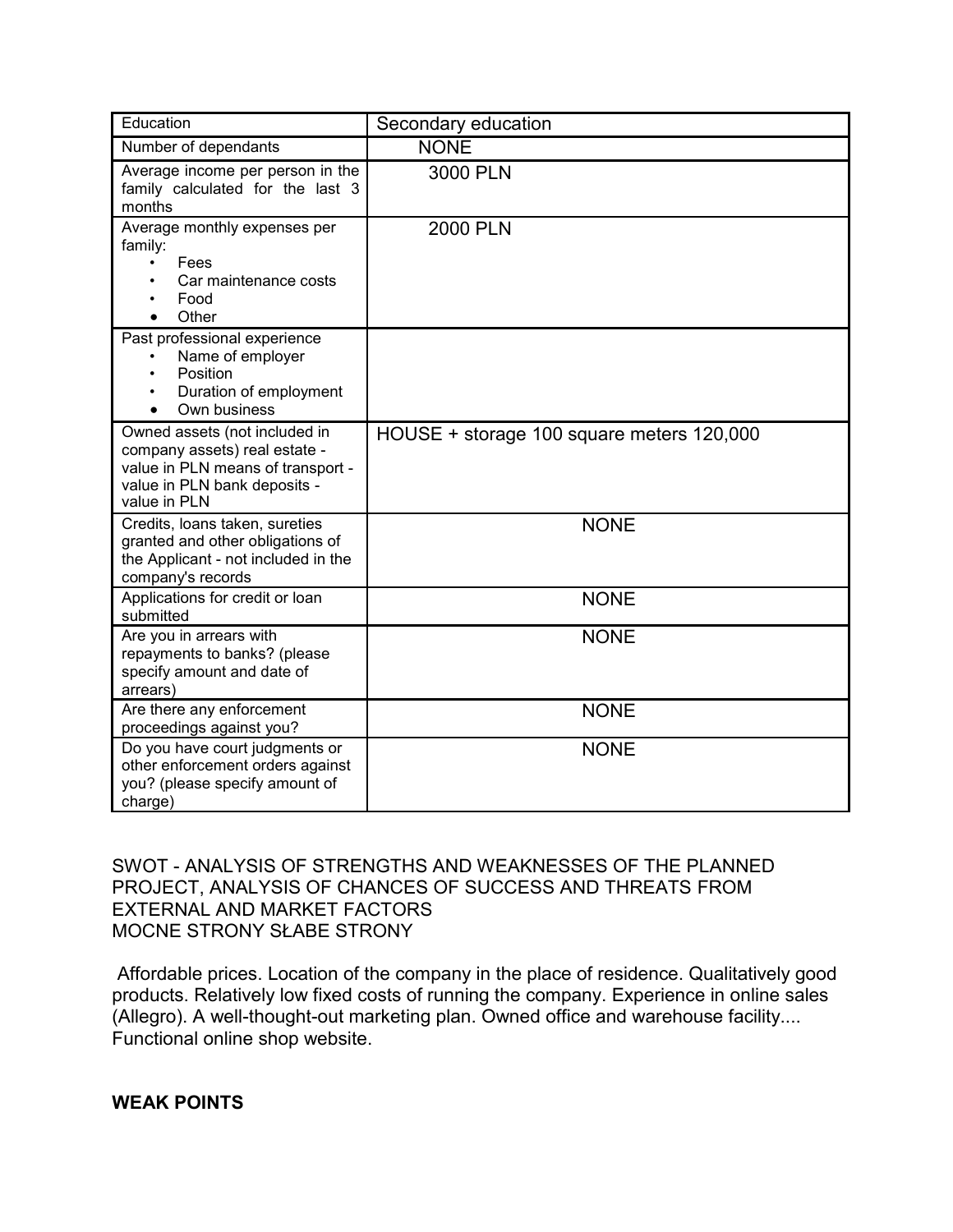No experience in running a business. Lack of brand recognition.

### **SEASONS**

Thanks to Internet sales, the possibility of free expansion on the domestic market and neighboring countries. Improvement of the material situation of Poles. The growing popularity of online shopping. 500+ Programme having positive impact on household consumption

# **DANGER**

Competition from other companies. Online store platform glitches. Possibility of losing the package by the courier company. The possibility of illness that may temporarily prevent me from supervising the operation of the store.

# **CONCLUSIONS OF THE ANALYSIS:**

The conclusions of the analysis cannot be a simple repetition of the strengths, weaknesses, opportunities and threats listed above. They must be based on a comparison of strengths and weaknesses of opportunities and threats, respectively, in order to identify how to make the most of strengths and emerging opportunities to minimize or modify weaknesses and threats. At the same time, the conclusions should provide answers on how to mitigate weaknesses and effects of identified and named threats. Although I haven't had the opportunity to manage a business before, over the past year I have spent a lot of time reading specialized sites on entrepreneurship. I would like to emphasize that issues related to bookkeeping, as well as advertising - will be ceded to specialized companies in this regard. I tested my idea based on sales on Allegro. This allowed me to refine all the issues related to product display and logistics that accompany customer service in the case of mail order. I will be entering the market under my own brand, which requires intensive advertising efforts. Combining positioning, AdWords campaigns, and Allegro sales - should allow me to effectively attract the right group of customers, and in the long run - create a recognizable brand. The perk of a permanent outlet can be a big plus. Customers located in the district would then be able to pick up the goods in person or touch and inspect them before making a purchase decision. I intend to offer my customers quality products at an affordable price. I hope that trade restrictions resulting from the prevailing pandemic combined with a realistic marketing plan - will enable me to successfully compete with other shops of this type. The market continues to grow. That is due to the increased availability of the Internet, the widespread use of computers and the improving material situation of Poles. This creates favorable conditions for market entry, which I intend to use effectively. A certain risk could be possible defects in the online store that could lead to difficulties in completing the transaction. However, I will be using reputable software that allows automatic daily backups and has a very low failure rate. There is a possibility of losing the parcel by the courier company which would involve a customer complaint. Such events cannot be ruled out, however, due to the progress of technology and the ability to monitor each package online - the risk is very small. If this type of situation arises, I will pursue appropriate compensation from the courier company. Taking into account the above description of strengths and weaknesses, opportunities and threats, I think that the project presented in the application has a real chance to succeed.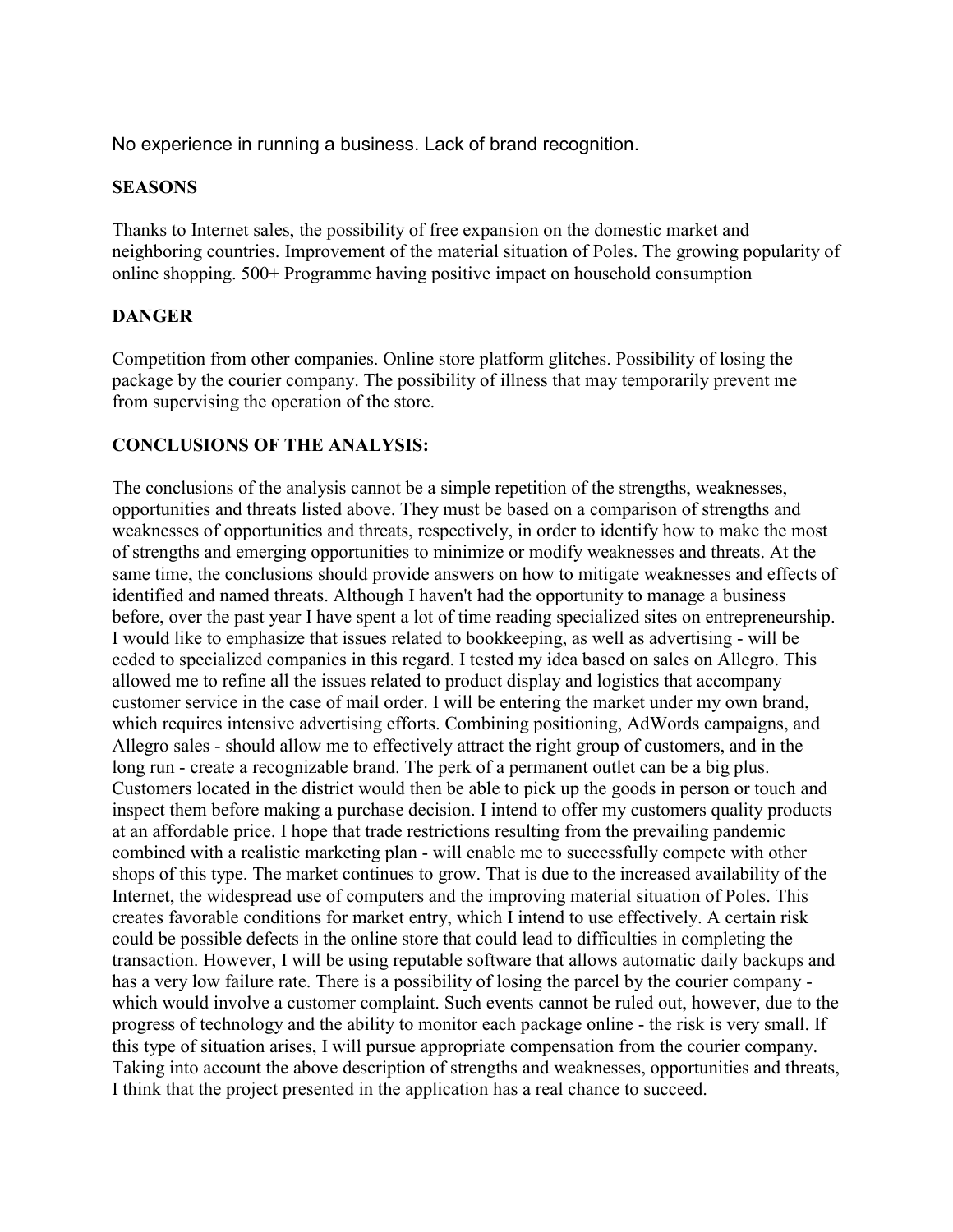Currently, I have no financial liabilities due to loans, credits or to the State Treasury.

| ASSESSMENT (in PLN, one month after comma)     |                         |            |            |  |  |  |
|------------------------------------------------|-------------------------|------------|------------|--|--|--|
| <b>Assets</b>                                  | Period n                | Year n     | Year n+1   |  |  |  |
|                                                | 2020's Period           | 2021-12-31 | 2022-12-31 |  |  |  |
| A. Fixed assets (I+II+III)                     | 140 000,0               | 180 000,0  | 180 000,0  |  |  |  |
| I. Intangible fixed assets                     |                         |            |            |  |  |  |
| II. Tangible fixed assets (1+2+3+4+5)          | 140 000,0               | 180 000,0  | 180 000,0  |  |  |  |
| 1. Land (incl. Perpetual usufruct of the land) |                         |            |            |  |  |  |
| 2. Buildings and structure                     | 140 000,0               | 140 000,0  | 140 000,0  |  |  |  |
| 3. Equipment and machinery                     |                         | 40 000,0   | 40 000,0   |  |  |  |
| 4. Means of transport                          |                         |            |            |  |  |  |
| 5. Remaining assets                            |                         |            |            |  |  |  |
| III. Left fixed assets                         | 0,0                     | 0,0        | 0,0        |  |  |  |
| B. Working assets (I+II+III+IV)                | 40 000,0                | 60 000,0   | 60 000,0   |  |  |  |
| I. Supply                                      |                         | 40 000,0   | 40 000,0   |  |  |  |
| II. Short-term charges                         |                         |            |            |  |  |  |
| III. Short-term investments (+funds)           | 40 000,0                | 20 000,0   | 20 000,0   |  |  |  |
| IV. Left working assets                        |                         |            |            |  |  |  |
| Assets total (A+B)                             | 180 000,0               | 240 000,0  | 240 000,0  |  |  |  |
| <b>Liabilities</b>                             | Period n                | Year n     | year n+1   |  |  |  |
|                                                | 2020's<br><b>Period</b> | 2021-12-31 | 2022-12-31 |  |  |  |
| C. Total capital (I+II)                        | 140 000,0               | 180 000,0  | 180 000,0  |  |  |  |
| I. Equity capital                              | 140 000,0               | 180 000,0  | 180 000,0  |  |  |  |
| II. Net income                                 |                         |            |            |  |  |  |
| D. Liabilities and Assets (I+II+III+IV)        | 0,0                     | 30 000,0   | 0,0        |  |  |  |
| I. Assets                                      |                         |            |            |  |  |  |
| II. Long-term liabilities (1+2)                | 0,0                     | 30 000,0   | 0,0        |  |  |  |
| 1. Credits and loans                           |                         | 30 000,0   | 0,0        |  |  |  |
| 2. Remaining cost                              |                         |            |            |  |  |  |
| III. Short-term liabilities (1+2+3)            |                         |            |            |  |  |  |
| 1. Z tytułu dostaw i usług                     |                         |            |            |  |  |  |
| 2. Credits and loans                           |                         |            |            |  |  |  |
| 3. Remaining cost                              |                         |            |            |  |  |  |
| IV. Accured Billing                            |                         |            |            |  |  |  |
| <b>Total Liabilities (C+D)</b>                 | 140 000,0               | 210 000,0  | 180 000,0  |  |  |  |
| Assets - liabilities                           | 40 000,0                | 30 000,0   | 60 000,0   |  |  |  |